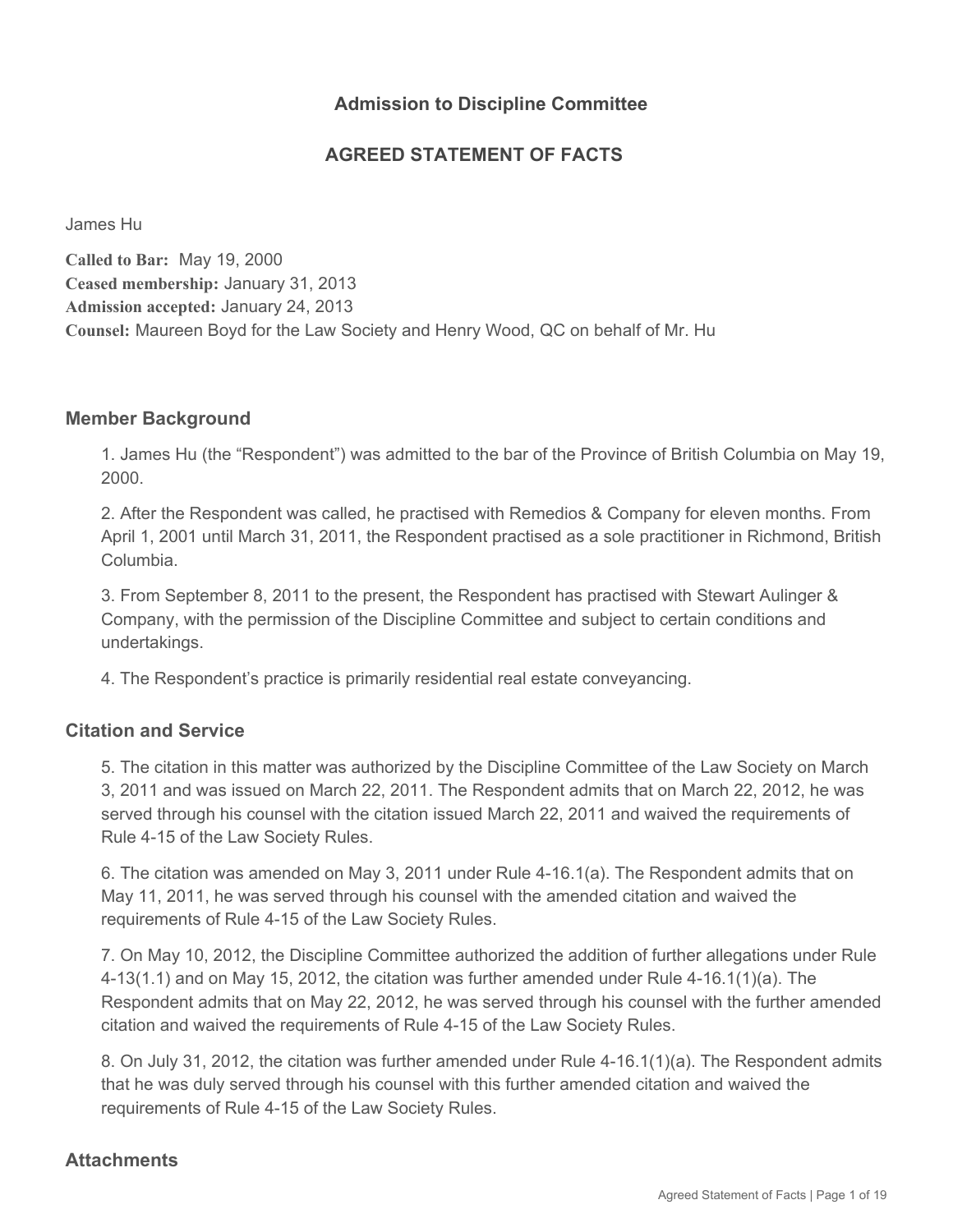10. Except where otherwise stated, it is agreed in respect of each document attached to this Agreed Statement of Facts that it:

a. is a true copy of the original document,

b. was written or created on the date on the face of the document,

c. where by the content or nature of the document it was intended to be sent or delivered, that it was sent or delivered on the date it bears on its face and was subsequently received by the intended recipient,

d. where on its face the document purports to have been written or created under the instructions of the person who signed it or where on its face the document's creation was authorized by the person who signed it, that it was so written, created or authorized,

e. where the document purports on its face to have been received on a particular date or time, that it was so received, and

f. is admitted into evidence for the proof of the truth of the matters recorded in it.

### **Background Facts**

11. On April 14, 2008, a compliance audit under Rule 3-79 was conducted of the Respondent's practice. The auditor reviewed the books and records of the Respondent's practice from October 1, 2006 to February 29, 2008 and determined that they were not maintained in compliance with Part 3, Division 7 of the Law Society Rules. A preliminary report was sent to the Respondent advising of these observations. Follow-up audits took place on June 25 and 26, 2008 and on October 6, 2008, during which improvements to his books and records were observed.

12. The Respondent completed his 2007 and 2008 trust reports and gave inaccurate answers by which he represented that the books and records of his practice complied with the requirements of the Law Society Rules. On October 1, 2009, a citation was issued against the Respondent. This citation was resolved on March 31, 2010 by a conditional admission and consent to a specified disciplinary action under Rule 4-22. .

13. By letter dated August 3, 2010, Felicia Ciolfitto, employed by the Law Society as the Manager of Trust Assurance, advised the Respondent that a compliance audit of his practice carried on through James Hu Law Corporation was scheduled for September 13, 2010 (the "Compliance Audit"). On August 13, 2010, the Respondent acknowledged that he had been informed of the Compliance Audit.

14. On September 13, 2010, Adrienne Fairburn, a Trust Assurance Auditor employed by the Law Society, attended the office of James Hu at [address] No. 3 Road, Richmond, British Columbia for the purpose of conducting the Compliance Audit for the period from March 1, 2009 to September 13, 2010. Ms. Fairburn did not complete the Compliance Audit because the Respondent did not produce all the required records to her.

15. On September 24, 2010, Felicia Ciolfitto, Manager of the Trust Assurance Department, wrote to the Respondent advising that his inability to produce required documents and provide requested explanations was not in compliance with Rule 3-79. She further advised the Respondent that he would be suspended under Rule 3-79.1 on October 1, 2010 if he did not produce the required documents and explanations.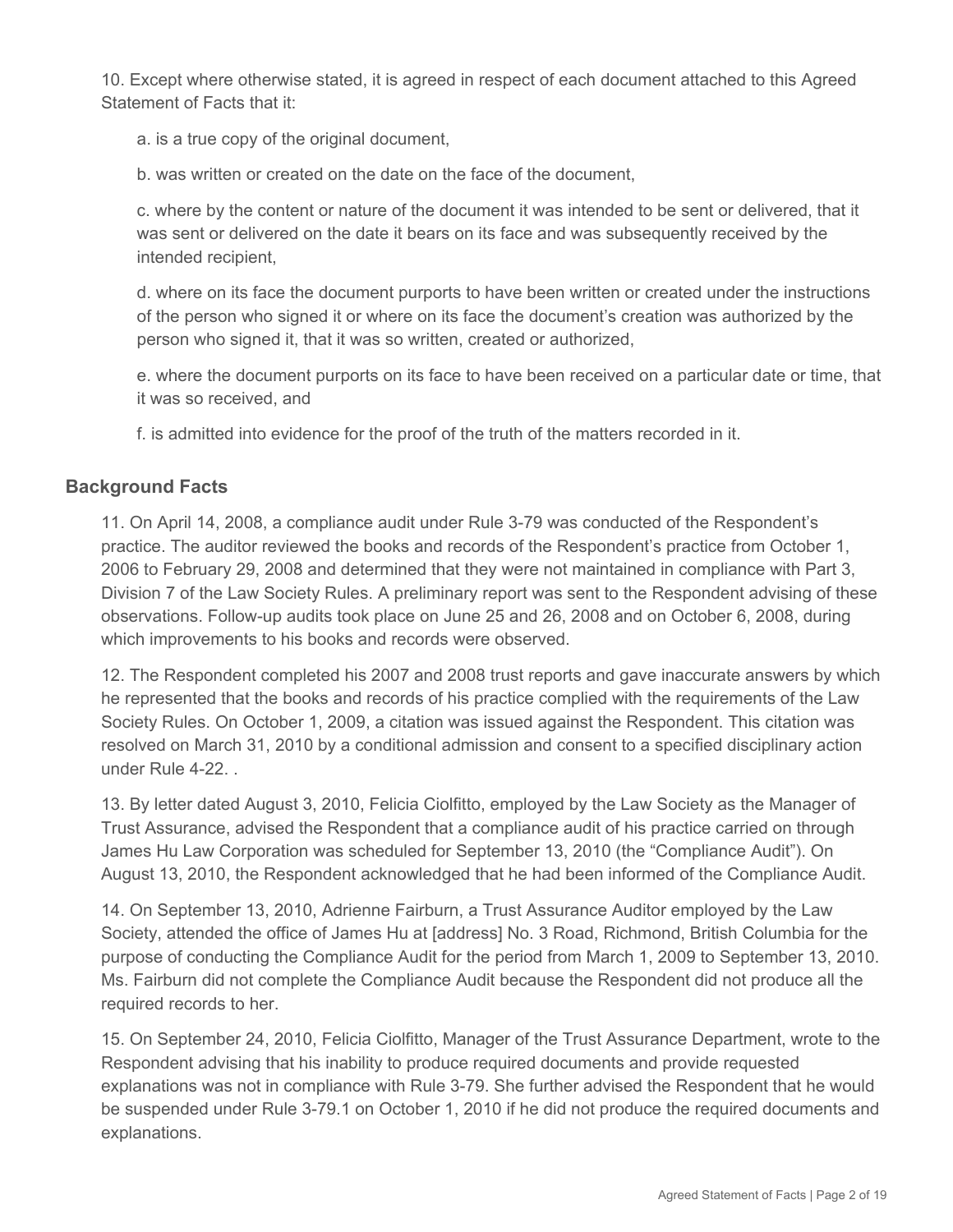16. On September 30, 2010, the Respondent wrote to Ms. Ciolfitto to provide his explanations. In this letter, the Respondent explained the withdrawal of a total of \$7,802.86 from his trust account in a series of 19 withdrawals on February 1, 2009, April 23, 2009 and July 22, 2009 as follows:

For the funds removed from trust account for clients #1015, 1014, 1057, 1161, 1090, 1157, 1082, 1716, 1516, 1572, 1472, 1099, 1509, 1441, 1383, 1498, 1680 and 1342. These files were all from the period 2008 and earlier. As you are aware from my previous audits in 2008 my record keeping at that time was substandard and very confusing. Therefore I was left with many small balances in my trust account. On February 1, 2009 and again on April 23, 2009 I attempted to go through these files and identify any funds that were owing to me. In many cases during the 2008 and earlier period, I underpaid myself for various reasons: because I was not sure if I had sufficient funds in the account or simply by mistake or when I covered some disbursements through my own funds. In many instances I quickly and easily identified when I had legal fees or disbursements owing to me. These I satisfactorily explained to Ms. Fairburn during the days she attended at my office. The files cited in your letter I could not find any simple reason for my removal of the funds. The only explanation I can give is that in each of these files I could not figure out why there was a balance in the account as I could not find anybody to whom any money was owing to. Therefore I thought it must money [sic] that was owing to me. I realize that this was a poor decision as any funds that I remove must be backed up by a statement of account even in cases where I am certain the funds are mine. As I told Ms. Fairburn I will pay all of these funds to the Law Society.

I can assure you that with the accounting system I have in place now this type of situation will not happen again.

17. Also on September 30, 2010, the Respondent delivered documents to the Law Society, which were returned to him on October 13, 2010 under cover of a letter dated October 12, 2010 from Ms. Ciolfitto.

18. On October 19, 2010, Ms. Fairburn by memo set out concerns arising from the Compliance Audit and referred this matter to the Professional Conduct Department.

19. On October 21, 2010, an investigation (the "Investigation") of the books, records and accounts of the practice of the Respondent and James Hu Law Corporation was commenced by an order made by Art Vertlieb, QC, then Chair of the Discipline Committee of the Law Society. .

20. Andrea Chan, a Certified General Accountant employed by the Law Society, was designated by the Executive Director to conduct the Investigation. She is qualified to give expert opinion evidence with respect to forensic accounting in general and compliance with Part 3, Division 7 of the Law Society Rules in particular.

21. In the course of the Investigation, Ms. Chan asked the Respondent how he tracked the holdbacks held in trust. The Respondent replied that he did not have a system to diarize the obligations arising from his undertakings and that he dealt with them and with holdbacks upon receiving a request from the lawyer or notary representing the other party in the real estate transactions.

22. On February 9, 2011, Ms. Chan issued an interim report (the "Interim Report") of her findings in the Investigation. Amongst other findings, Ms. Chan found that the dollar amounts of mortgage payout figures, property taxes, strata fees and other amounts were not recorded accurately in records and documents prepared by the Respondent's practice, including statements of adjustments and authorities to pay.

23. On March 3, 2011, the Discipline Committee resolved to refer the Respondent to a proceeding before three Benchers under s. 39 of the *Legal Profession Act*. On March 7, 2011, the Respondent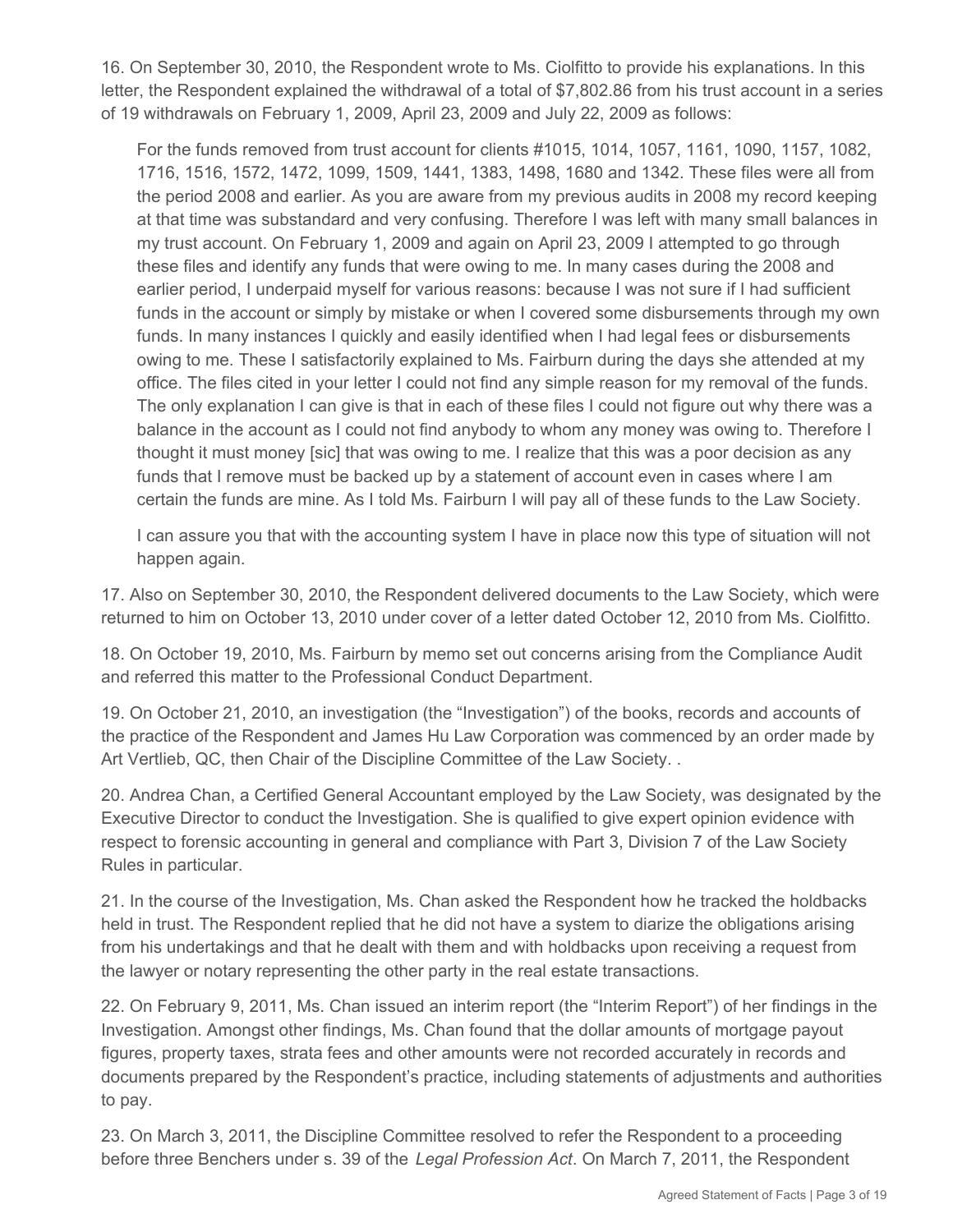gave an undertaking to the Discipline Committee not to engage in the practice of law, whether with or without the expectation of a fee, gain or reward, from and after April 1, 2011. The Respondent ceased practice on April 1, 2011 and the Law Society was appointed custodian of his practice under s. 50 of the *Legal Profession Act*.

24. On July 14, 2011, the Discipline Committee granted the Respondent's application to vary his undertaking and permit him to return to practice as an employee of Stewart Aulinger, subject to certain agreements and undertakings. The Respondent returned to practise as an employee of Stewart Aulinger on September 8, 2011.

25. On October 28, 2011, Ms. Chan issued a final report (the "Final Investigation Report"). The Final Investigation Report was based on an examination of matters selected from the Respondent's trust ledgers for the period from April 1, 2008 to October 231, 2010 that included over 1,400 files opened and closed in that time period.

26. As of the date of this Agreed Statement of Facts, the Respondent had paid to the Law Society sufficient funds to rectify all client trust shortages.

### **Allegation #1 – Failure to Maintain Books, Records and Accounts**

27. Between April 2008 and October 2010, the Respondent failed to maintain his books, records and accounts in accordance with Division 7 of Part 3 of the Law Society Rules, as follows:

a) He did not retain all supporting documents for both his trust and general accounts contrary to Rule 3-59, including the following documents:

i. several cancelled cheques in respect of the Bank of Nova Scotia pooled trust account for the following months: February 2009, March 2009, August 2009, June 2010, July 2010,

ii. the bank statement in respect of the Bank of Nova Scotia pooled trust account for the month of August 2009,

iii. cancelled cheques in respect of the HSBC Bank Canada pooled trust account for the month of September 2010.

b) He did not have an accounts receivable ledger or other suitable system to record, for each client, all transactions including transfers from a trust account, other receipts from or on behalf of the client, and the balance owed by the client, contrary to Rule 3-61.

c) He did not record each trust or general transaction promptly, and in any event not more than seven days after a trust transaction or 30 days after a general transaction, contrary to Rule 3-63.

d) He did not keep all the required records of his practice at his chief place of practice in British Columbia for at least three years, contrary to Rule 3-68.

28. The Respondent admits Allegation #1, except allegation 1(a)((iv), that between April 2008 and October 2010 he failed to maintain his books, records and accounts in accordance with Division 7 of Part 3 of the Law Society Rules. The Respondent further admits that his conduct constitutes professional misconduct.

#### **Allegation #2 – Failure to Supervise Staff**

29. At all material times between 2007 and March 2011, the Respondent employed his brother, EH, as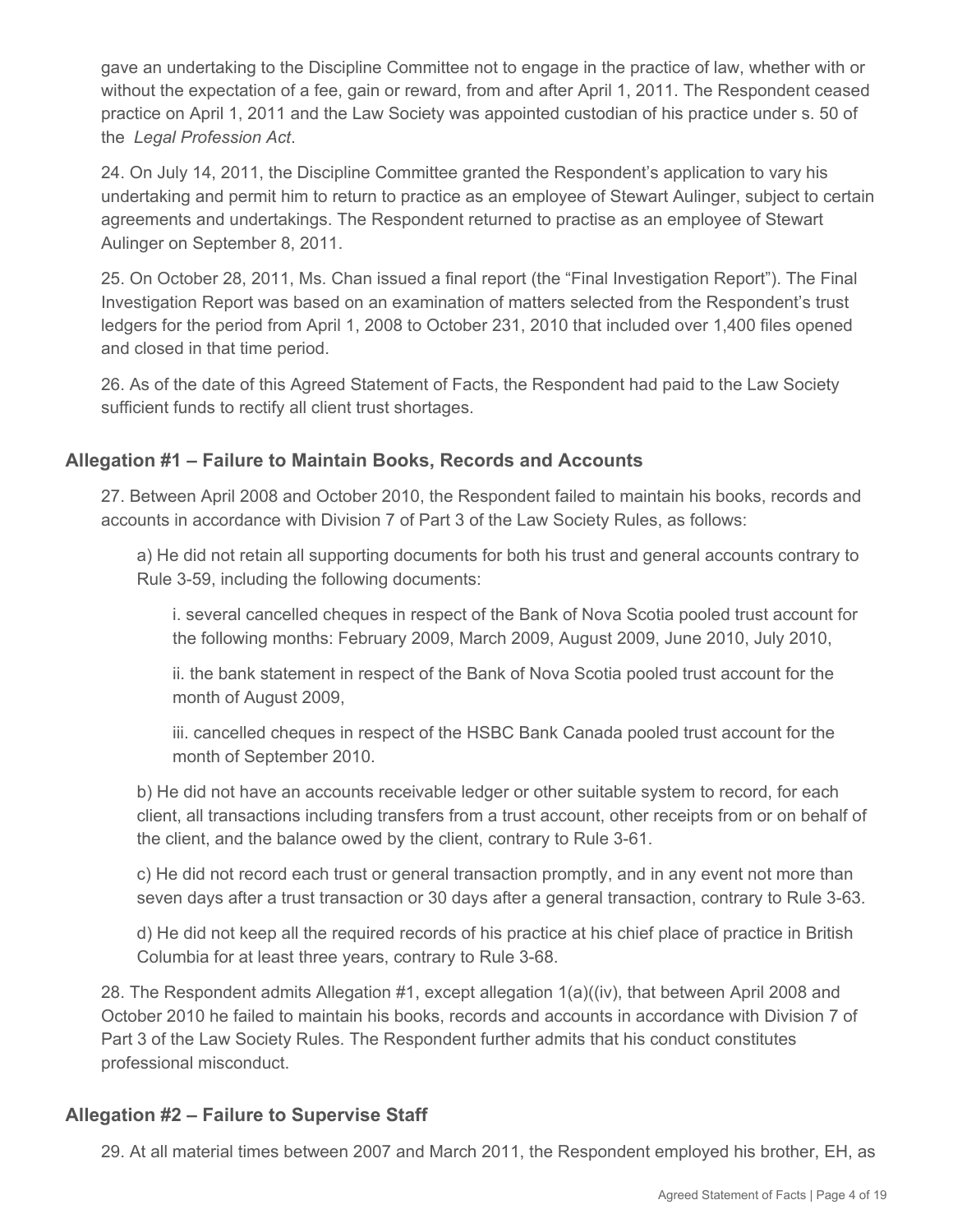his legal assistant. The Respondent was aware his brother had no qualifications as a legal assistant and no training, other than the training which the Respondent provided.

30. EH prepared much of the documentation for each conveyance, including the statements of adjustments and authorities to pay. The Respondent did not properly review this documentation. In the Investigation, Andrea Chan found that mortgage payout figures, property taxes, strata fees and other amounts were not recorded accurately in some of these documents, and these errors were not corrected prior to the issuance of the net proceeds.

31. The Respondent admits Allegation #2 that he employed his brother as his legal assistant without ensuring he was adequately trained and that he failed to properly supervise the tasks and functions assigned to his brother that required the direct supervision of a lawyer, contrary to Chapter 12 of the *Professional Conduct Handbook* and Rule 3-48 of the Law Society Rules. The Respondent admits

that his conduct is professional misconduct.

## **Allegation #3 – Safeguarding of Client Confidentiality**

32. In 2010, the Respondent shared office space with GL, a non-lawyer. The Respondent's client files, fax machine, and books and records were not reasonably secured from unauthorized access, use or disclosure by GL or other people associated with GL's business. During the Compliance Audit, Ms. Fairburn asked the Respondent how he ensured confidentiality of client information, to which the Respondent replied words to the effect that he had never thought about it.

33. The Respondent admits Allegation #3, that he shared office space with a non-lawyer, without taking all reasonable steps to ensure the privacy and safekeeping of client confidential information in his practice, contrary to Chapter 5, Rules 1 and 2 of the *Professional Conduct Handbook* and Rule 3-68 of the Law Society Rules. The Respondent admits that his conduct is professional misconduct.

#### **Allegation #4 – Withdrawal from Trust to Pay Bill without First Issuing a Bill**

34. On various occasions between 2008 and 2010, the Respondent withdrew funds from trust in payment of his fees without first preparing a bill for those fees and delivering it to the client, and in particular in respect of the following clients:

- a) CF on December 8, 2008,
- b) MK and CK on December 10, 2008,
- c) MJ on December 10, 2008,
- d) JL and CM on December 18, 2008,
- e) JL on December 18, 2008,
- f) KM and SK on February 1, 2009,
- g) HT on February 1, 2009,
- h) ZT and JT on February 1, 2009,
- i) QW on February 1, 2009,
- j) XW on April 29, 2009,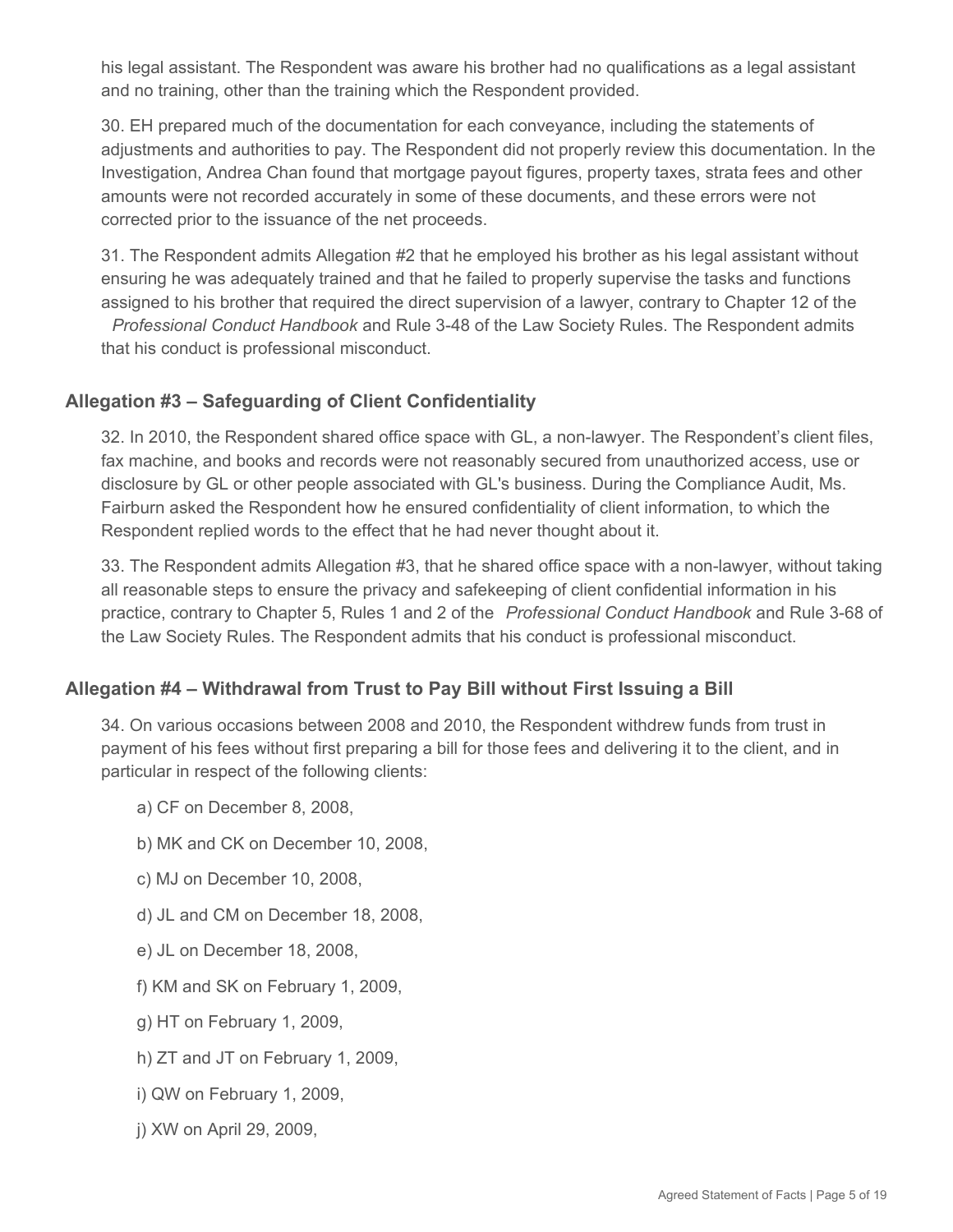k) QW on April 29, 2009,

l) QW on April 29, 2009,

m) PN on April 29, 2009,

n) JS on April 29, 2009,

o) RY and YH on April 29, 2009,

p) YM and JC on April 29, 2009,

q) YX and HY on April 29, 2009,

r) LZ on or about April 29, 2009,

s) XZ on April 29, 2009, and

t) DL on April 29, 2009.

35. The Respondent admits Allegation #4 that on 20 occasions between December 2008 and October 2010 he withdrew funds from trust in payment of his fees without first preparing a bill for those fees and delivering it to his client, contrary to Rules 3-56(1) and 3-57(2). The Respondent admits his conduct is professional misconduct.

## **Allegation #5 – Transfer of Funds Without a Bill on February 1, 2008**

36. The Respondent represented YC, the vendor in a real estate transaction that completed on January 31, 2008. The Respondent also represented the wife of YC, KS, in a purchase transaction which completed on January 31, 2008. However, he did not prepare a separate client trust ledger in respect of the purchase transaction.

37. The Respondent caused a statement of account to be prepared for the sale dated January 31, 2008, for total fees, disbursements and taxes of \$450. The Respondent also caused an authority to pay to be prepared, which authorized payment of \$450 from the sale proceeds to him for his legal fees, disbursements and taxes. On February 1, 2008, the Respondent withdrew from trust \$450 in payment of his account.

38. After payment of his account, a balance of \$800 remained in the Respondent's trust account. These funds were intended to be used to pay the Respondent's fees and disbursements in accordance with the purchaser's statement of adjustments.

39. On February 1, 2008, the Respondent transferred the balance of \$800 from his trust account to his general account in payment of his fees of \$800 on the purchase transaction without first preparing a bill for those fees and delivering it to the client.

40. In respect of Allegation #5, the Respondent admits that on February 1, 2008, he improperly withdrew \$800 from trust in payment for fees and disbursements contrary to Rule 3-56(1), when he had not prepared and delivered a bill for such fees contrary to Rules 3-56(1) and 3-57(2) and that his conduct is professional misconduct.

## **Allegation #6 – Misappropriation on February 17, 2007**

41. The Respondent represented KS and WW, the purchasers in a real estate transaction that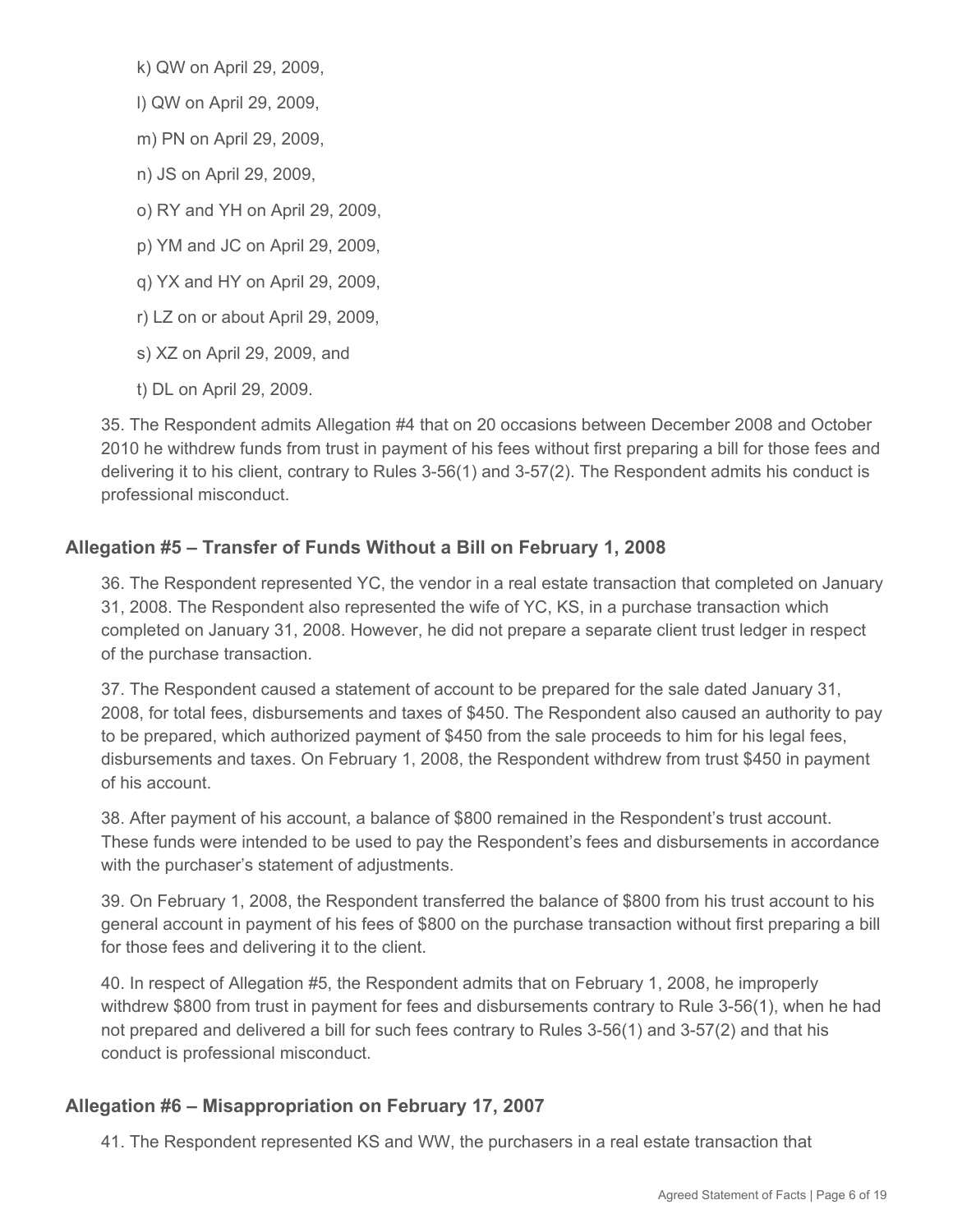completed on November 20, 2006.

42. The Respondent caused a statement of account to be prepared dated November 20, 2006 for total fees, disbursements and taxes of \$700. The Respondent also caused an authority to pay to be prepared, that was signed by his clients on November 17, 2006, which authorized payment of \$700 to him for his legal fees and disbursements.

43. On November 20, 2006, the Respondent withdrew from trust funds of:

a) \$35 to pay a disbursement owing to B Inc. in respect of the purchasers' insurance binder;

b) \$95.40 to pay a disbursement owing to D Realty for the Form F and a "rush fee"; and

c) \$4,165.20 to pay a disbursement owing to the Land Title and Survey Authority for the Property Purchase Tax of \$4,100 and registration fees of \$65.20.

The statement of account included in the total of \$700, disbursements of \$35 for the insurance binder, \$130.40 for the Land Title fees and \$15.90 for the Form F (but no amount for the "rush fee").

44. On February 13, 2007, the Respondent transferred \$618.90 from his trust account to his general account purportedly in payment of the account of \$700. However, the total amount withdrawn from trust in respect of the Respondent's fees, disbursements and taxes was \$814.50, which included payment for disbursements which he had previously paid from trust: \$35 for the insurance binder, \$65.20 for the Land Title Office registration fee and \$15.90 for the Form F. The Respondent transferred \$114.50 from his trust account to his general account, and then used those funds for his own benefit when he was not entitled to do so.

45. After this withdrawal on February 13, 2007, a balance of \$75.63 remained in trust. The manner in which the Respondent handled this balance is set out below under Allegation #8.

46. The Respondent admits Allegation #6 that on February 13, 2007 he misappropriated client funds of \$114.50 and that his conduct is professional misconduct.

#### **Allegation #7 – 5 Instances of Misappropriation in December 2008**

47. In December 2008, the Respondent transferred a total of \$3,141.49 from his trust account to his general account in respect of five different client matters, and then used those funds for his own benefit when he had no entitlement to them.

48. The Respondent represented HC, the vendor in a real estate transaction that completed on March 20, 2008.

a) The Respondent caused a statement of account to be prepared dated March 20, 2008 for total fees, disbursements and taxes of \$450. This statement of account was paid in full by a transfer from the Respondent's trust account to his general account on March 20, 2008.

b) At the conclusion of the transaction on March 24, 2008, the Respondent held no trust funds for the client.

c) On April 18, 2008, the Respondent received from the purchaser's notary \$235.49 in respect of a holdback for the 2008 March strata fee, which the Respondent deposited to his trust account. The Respondent did not pay these funds to his client or take any steps to contact or locate the client.

d) On December 5, 2008, the Respondent transferred these funds of \$235.49 from his trust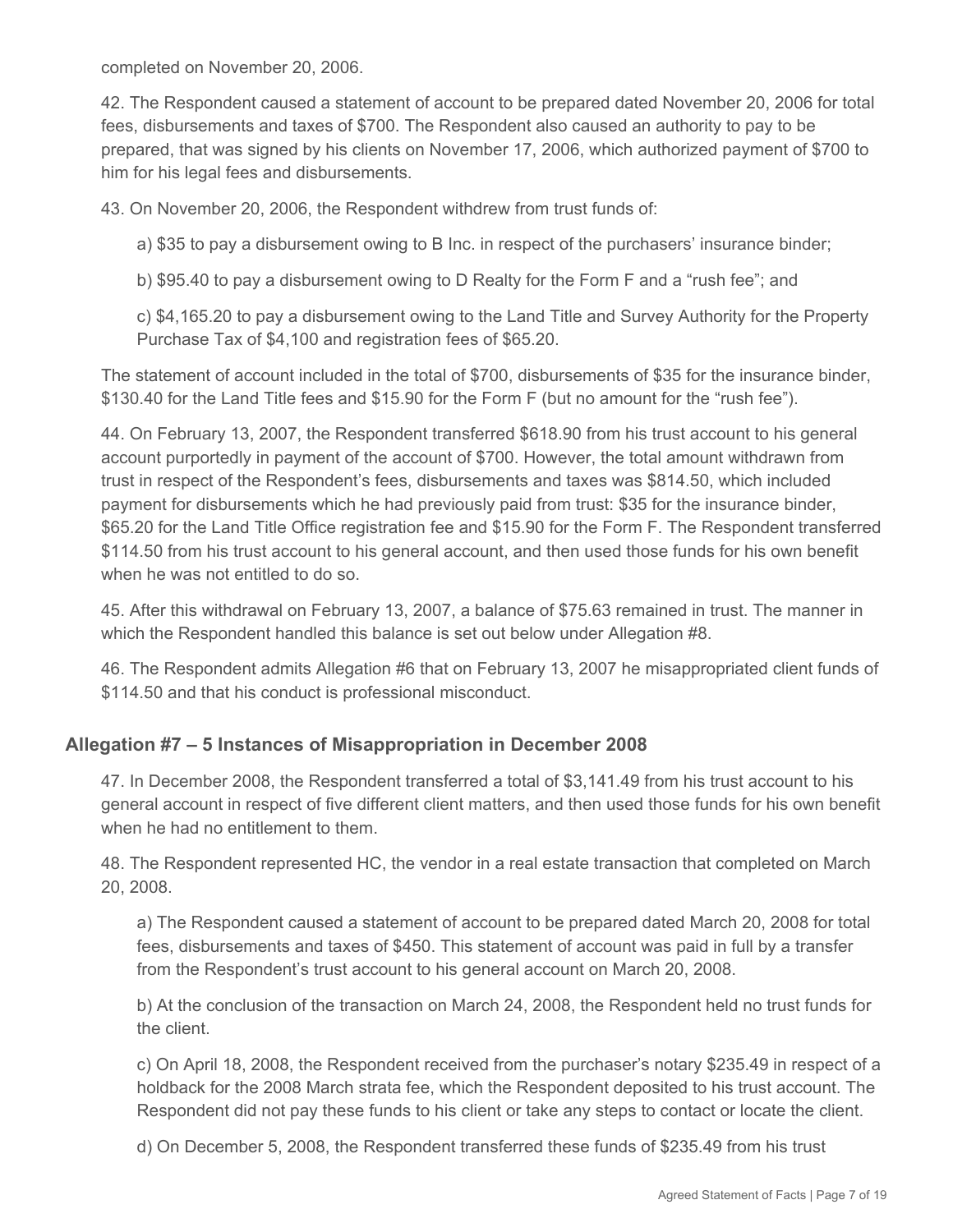account to his general account, and then used those funds for his own benefit when he had no entitlement to them.

49. The Respondent represented JC, the purchaser in a real estate transaction that completed on October 4, 2007.

a) The Respondent caused a statement of account to be prepared dated October 4, 2007 for total fees, disbursements and taxes of \$800. It was not immediately paid.

b) On October 5, 2007, the Respondent received a trust cheque in the amount of \$429.41 from the vendor's solicitor in respect of the interest earned on the deposit pending completion, which he deposited to his trust account on October 26, 2008 and incorrectly recorded this deposit on the client trust ledger as receipt of \$429.11. The Respondent did not pay these funds to the client nor did he take any step to contact or locate the client.

c) The Respondent also held trust funds to pay the October strata fees in the amount of \$103.72. The Respondent did not pay these funds to the strata corporation.

d) As of October 26, 2007, the Respondent held \$1,327.83 in trust, from which he was entitled to pay his account of \$800.

e) On December 5, 2008, the Respondent transferred the balance of \$1,327.83 from his trust account to his general account and then used those funds for his own benefit. He was not entitled to \$527.83 of those funds.

50. The Respondent represented RL, the purchaser in a real estate transaction that completed on February 23, 2007.

a) As part of the completion, the Respondent gave a written undertaking to pay outstanding strata fees of \$974.22 and a special assessment of \$339.12, which is set out in more detail at paragraphs 111 to 118. The Respondent held these funds of \$1,313.34 in trust. The Respondent did not pay this fee and assessment prior to the issuance of the Citation.

b) The Respondent caused a statement of account to be prepared dated February 23, 2007 for total fees, disbursements and taxes of \$750.00.

c) On February 23, 2007, the Respondent withdrew from trust \$130.40 to pay registration fees to the Land Title and Survey Authority. This disbursement was included on his account.

d) On June 19, 2007, the Respondent transferred \$467.70 from his trust account to his general account in partial payment of his account of \$750, leaving a balance owing of \$151.90.

e) As of June 19, 2007, the Respondent held a balance of \$1,465.24 in his trust account.

f) On December 18, 2008, the Respondent transferred the balance of \$1,465.24 from his trust account to his general account, and then used those funds for his own benefit. He was not entitled to \$1,313.34 of those funds.

51. The Respondent represented YC, the vendor in a real estate transaction that completed on January 31, 2008, as set out at paragraph 36.

a) After the withdrawals from trust by the Respondent on February 1, 2008, which are set out at paragraphs 36 to 39, the Respondent held no funds in trust for his client.

b) On April 21, 2008, the Respondent deposited to trust the amount of \$217.88 he received from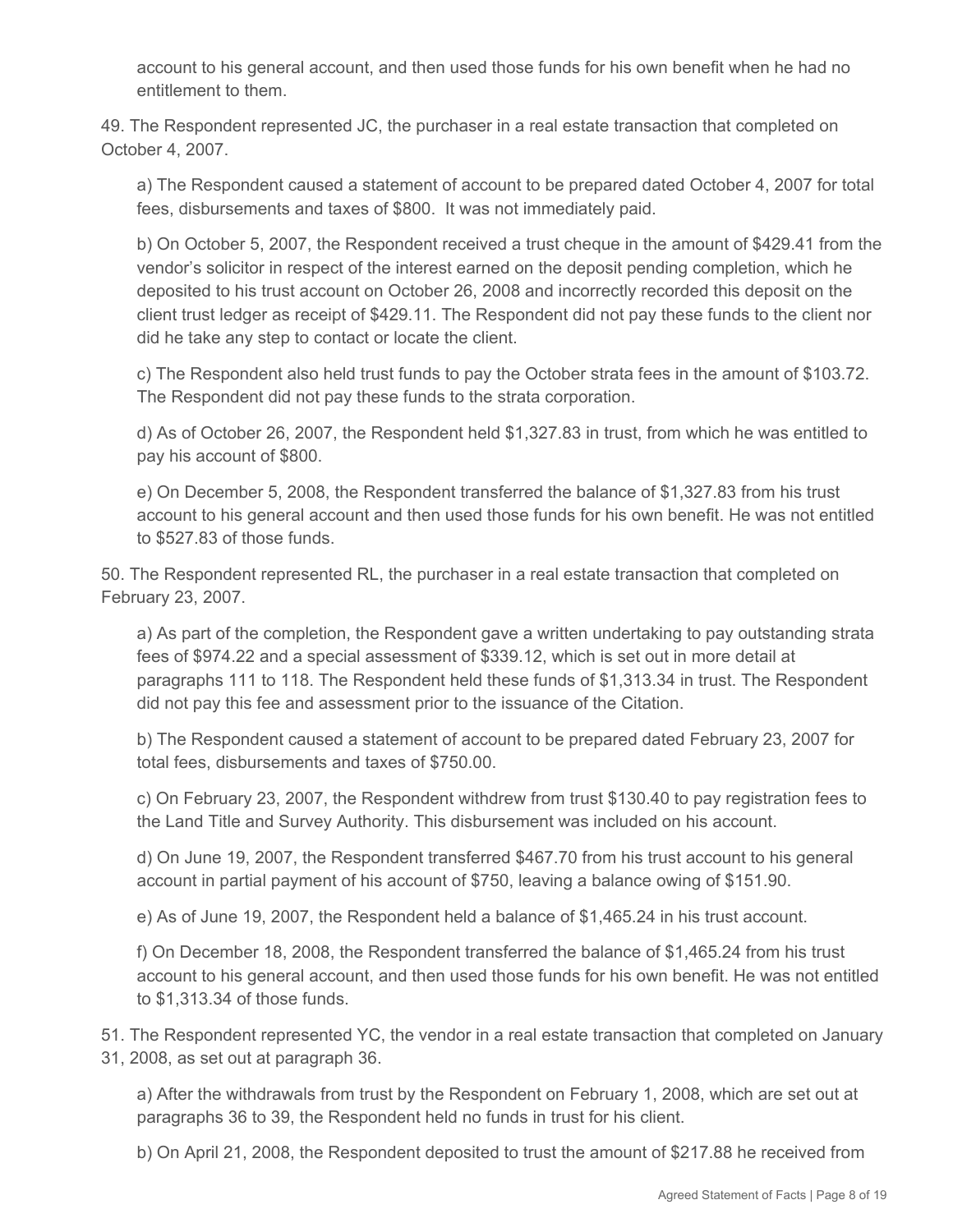the purchaser's solicitor to refund a maintenance fee that was paid by the Respondent's client. He did not refund this amount to his client nor take any steps to contact or locate his client.

c) On December 5, 2008, the Respondent transferred these funds of \$217.88 from his trust account to his general account, and then used those funds for his own benefit when he had no entitlement to them.

52. The Respondent represented WC, the purchaser in a real estate transaction that completed on March 20, 2008.

a) The Respondent caused a statement of account to be prepared dated March 20, 2008 for total fees, disbursements and taxes of \$1,850. It was partially paid by a transfer of \$800 from the Respondent's trust account on March 20, 2008.

b) Also on March 20, 2008, the Respondent wrote a trust cheque in the amount of \$1,068.38 made payable to the vendor's solicitors, but this cheque was reversed the same day. There is no documentation in the Respondent's file regarding the reason for writing or reversing this cheque.

c) After payment of his account on March 20, 2008, a balance of \$1,896.95 remained in the Respondent's trust account. Of that amount, he was entitled to withdraw \$1,050 the unpaid balance of his fees.

d) On December 5, 2008, the Respondent transferred these funds of \$1,896.95 from his trust account to his general account, and then used them for his own benefit. He was not entitled to \$846.95 of these funds.

53. The Respondent admits Allegation #7 that in December 2008 he misappropriated funds totalling \$3,141.49 on five different client matters and that his conduct is professional misconduct.

## **Allegation #8 – 2 Instances of Misappropriation on February 1, 2009**

54. On February 1, 2009, the Respondent transferred a total of \$175.04 from his trust account to his general account in respect of two different client matters, and then used those funds for his own benefit when he had no entitlement to them.

55. The Respondent represented KS and WW, the purchasers in a real estate transaction that completed on November 20, 2006. As set out in paragraph 44, after transfer of funds to pay his account in full on February 13, 2007, a balance of \$75.63 remained in the Respondent's trust account. On February 1, 2009, the Respondent transferred the balance of \$75.63 from his trust account to his general account, and then used those funds for his own benefit when he had no entitlement to them.

56. The Respondent represented JY, the purchaser in a real estate transaction that completed on May 31, 2007.

a) The Respondent caused a statement of account to be prepared dated May 31, 2007, for total fees, disbursements and taxes of \$650.

b) On and after completion, the Respondent withdrew from trust funds of:

i. \$8,563.65 on May 31, 2007 to pay a disbursement owing to the Land Title and Survey Authority for the Property Purchase Tax of \$8,498 and registration fees of \$65.65;

ii. \$30 on July 3, 2007 to pay a disbursement owing to the Land Title and Survey Authority for a defect fee;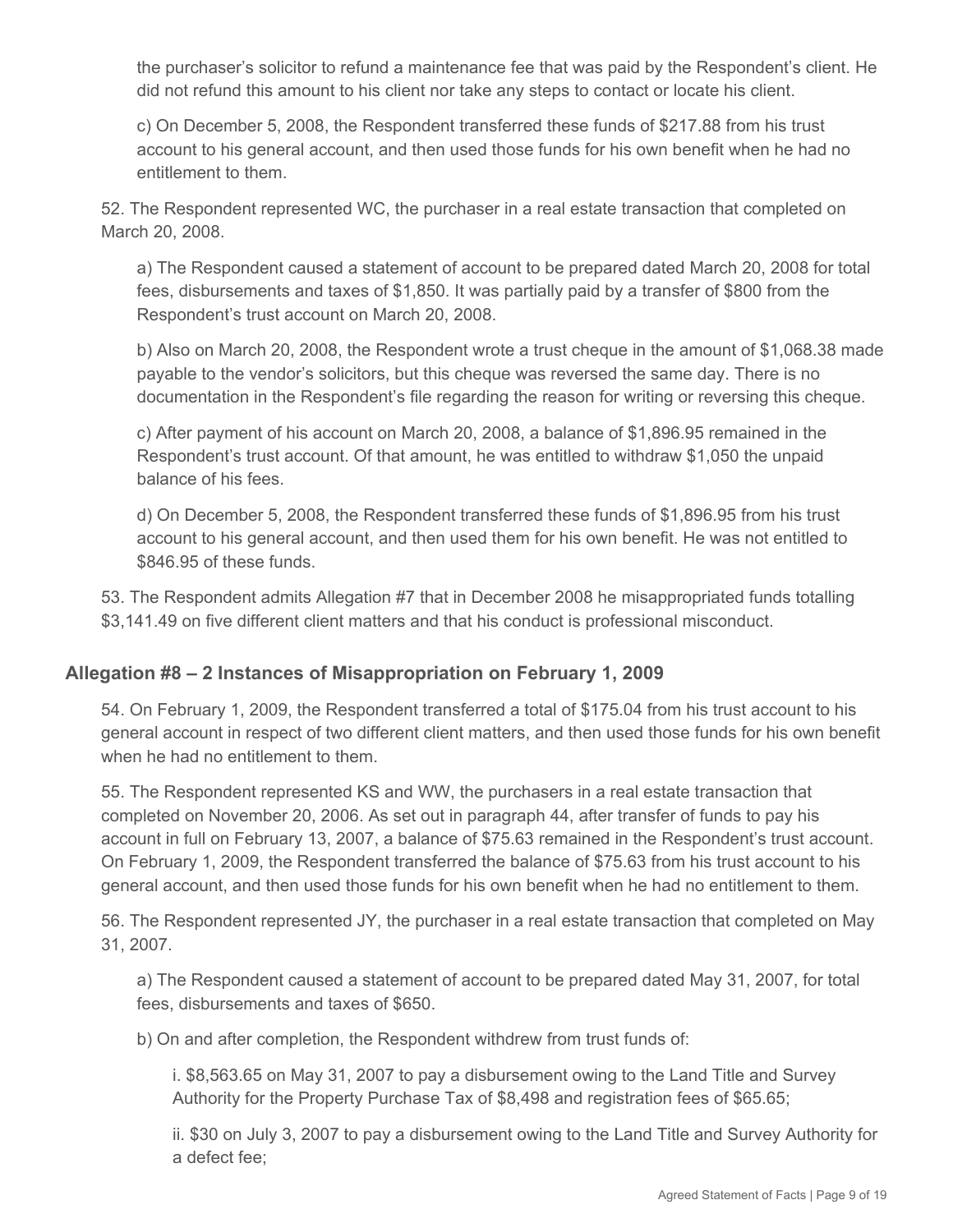iii. \$15.90 on July 6, 2007 to pay a disbursement owing to C Ltd. for a Form F fee; and

iv. \$35 on July 13, 2007 to pay a disbursement owing to B Insurance Services for the insurance binder.

c) The statement of account included in the total of \$650 disbursements of \$130.40 to pay the Land Title Office fees, \$15.90 for the Form F and \$35 for the insurance binder.

d) On August 17, 2007, the Respondent transferred \$538.45 from his trust account to his general account purportedly in payment of the account of \$650.00. However, the Respondent withdrew from trust a total of \$685.00, which included payment for the following disbursements which he had previously paid from trust: \$90.65 to pay fees owing to the Land Title and Survey Authority, \$15.90 for the Form F and \$35.00 for the insurance binder. The Respondent transferred \$35.00 from his trust account to his general account, and then used those funds for his own benefit when he had no entitlement to them.

e) After the withdrawal on August 17, 2007, a balance of \$99.41 remained in the Respondent's trust account.

f) On February 1, 2009, the Respondent transferred the balance of \$99.41 from his trust account to his general account, and then used those funds for his own benefit when he had no entitlement to them.

57. The Respondent admits Allegation #8 that he misappropriated client funds totally \$175.04 on February 1, 2009, as well as \$35 on August 17, 2007 and that his conduct is professional misconduct.

## **Allegation #9 – 3 Instances of Misappropriation on April 29, 2009**

58. On April 29, 2009, the Respondent transferred a total of \$6,036.01 from his trust account to his general account in respect of three different client matters, and then used those funds for his own benefit when he had no entitlement to them.

59. The Respondent represented HT, the vendor in a real estate transaction that completed on April 16, 2007.

a) The Respondent caused a statement of account to be prepared dated April 16, 2007, for total fees, disbursements and taxes of \$450.

b) On completion, a balance of \$450 remained in the Respondent's trust account.

c) On June 19, 2007, the Respondent received from the purchasers' solicitor \$205 in respect of a holdback for the strata maintenance fees, which he deposited to his trust account, bringing the balance to \$655.

d) On January 18, 2008, the Respondent transferred \$422.30 from his trust account to his general account in partial payment of his account.

e) After payment of his account, a balance of \$232.70 remained in the Respondent's trust account.

f) On April 29, 2009, the Respondent transferred the balance of \$232.70 from his trust account to his general account, and then used those funds for his own benefit when he had no entitlement to \$205 of those funds.

60. The Respondent represented NM, the purchaser in a real estate transaction that completed on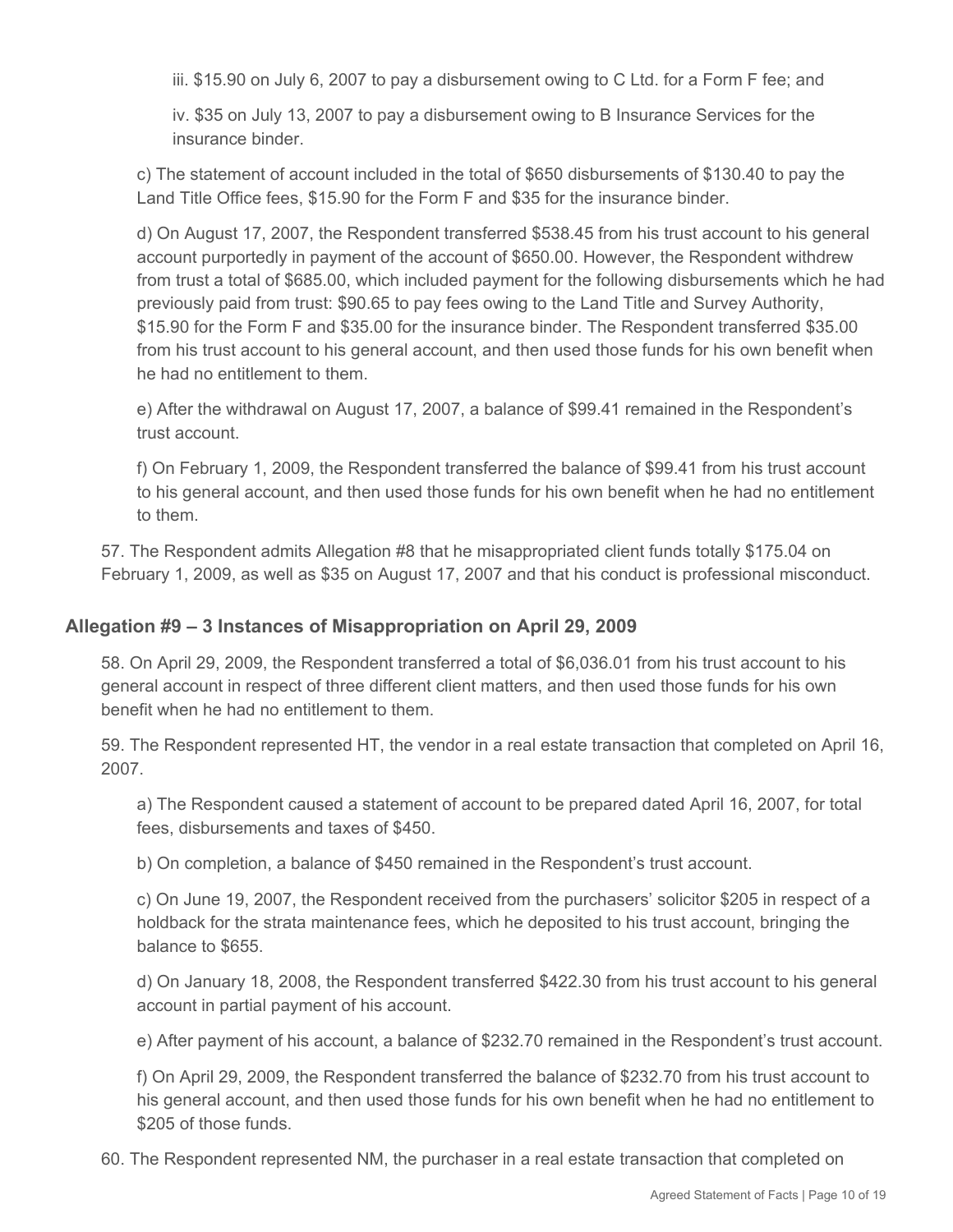November 22, 2007.

a) The Respondent's statement of adjustments was inaccurately prepared, and as a result the amount required from his client to complete was stated to be \$152,799.06. The amount required was actually \$147,507.06, a difference of \$5,292. Further, the client in error paid to the Respondent an extra \$500. The Respondent therefore received from his client and held in trust a total of \$5,792 more than was required to complete the transaction.

b) The Respondent caused a statement of account to be prepared dated November 22, 2007, for total fees, disbursements and taxes of \$800.

c) On February 1, 2008, the Respondent paid \$19,708 to the vendor's solicitor in respect of the builders' lien holdback. After this payment, a balance of \$6,592 remained in the Respondent's trust account.

d) On April 23, 2009, the Respondent wrote a trust cheque transferring \$6,592 from his trust account to his general account purportedly in payment of his account. He then used those funds for his own benefit, when he had no entitlement to \$5,792 of them.

61. The Respondent represented JZ, the purchaser in a real property transaction that completed on January 10, 2008.

a) The Respondent caused a statement of account to be prepared dated January 10, 2008, for total fees, disbursements and taxes of \$700. On January 11, 2008, the Respondent withdrew from trust \$700 in full payment of his account.

b) On January 14, 2008, a balance of \$39.01 remained in the Respondent's trust account, after payment of strata fees of \$350.05.

c) On January 14, 2008, the Respondent recorded a withdrawal from trust of \$400 in respect of a holdback release, then reversed that withdrawal.

d) On January 16, 2008, the Respondent recorded a withdrawal from trust of \$700 purportedly in payment of his account dated January 10, 2008, then reversed that withdrawal.

e) On January 16, 2008, a balance of \$39.01 remained in the Respondent's trust account.

f) On April 29, 2009, the Respondent transferred the balance of \$39.01 from his trust account to his general account, and then used those funds for his own benefit when he had no entitlement to them.

62. The Respondent admits Allegation #9 that on April 29, 2009, he misappropriated funds of \$6,036.01 on three different client matters and that his conduct is professional misconduct.

## **Allegation #10 – 4 Instances of Misappropriation on June 4, 2010**

63. On June 4, 2010, the Respondent transferred a total of \$469.14 from his trust account to his general account in respect of four different client matters, and then used those funds for his own benefit when he had no entitlement to them.

64. The Respondent represented R and JL, vendors in a real property transaction that completed on July 18, 2008.

a) The Respondent mistakenly based the vendors' statement of adjustments on a balance due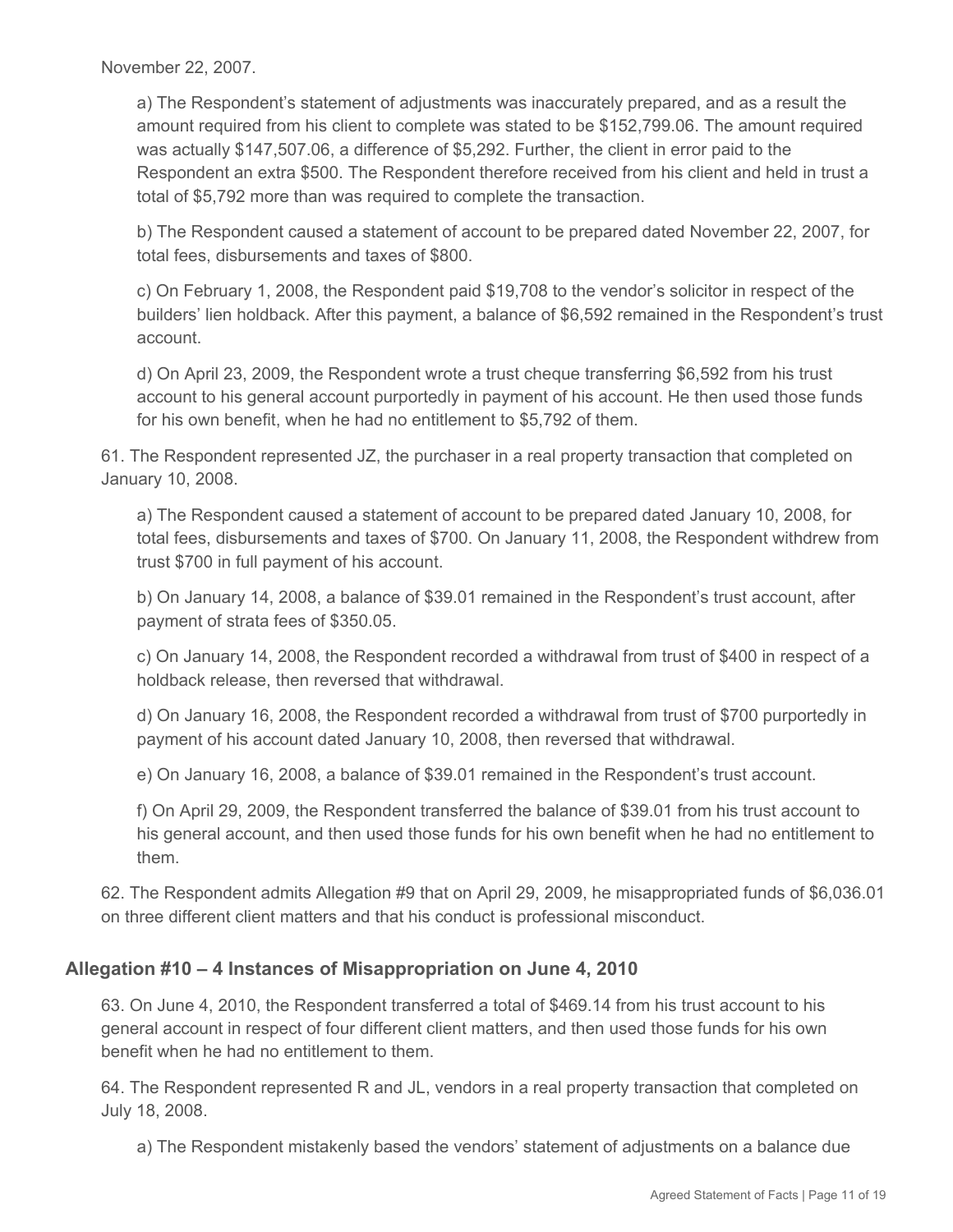from the purchaser of \$510,495.72, when in fact the amount due and paid by the purchaser was \$510,680.12, a difference of \$184.40. The Respondent did not correct this error on the vendors' statement of adjustments nor on the authority to pay, which are both at Tab 39. As a result, on July 18, 2008, when he paid the balance of the sale proceeds to his clients, he paid them \$184.40 less than they were entitled to.

b) The Respondent caused a statement of account to be prepared dated July 18, 2008, for total fees, disbursements and taxes of \$450. On July 22, 2008, the Respondent withdrew from trust \$450 in full payment of his account, creating a trust shortage of \$561.04 because there were insufficient funds held to the credit of this client.

c) On November 28, 2008, the Respondent deposited to his trust account a total of \$735.49, in two deposits of \$500 and \$235.49 of funds from his general account. After this payment, a balance of \$174.45 remained in the Respondent's trust account.

d) On February 16, 2009, the Respondent voided a trust cheque in the amount of \$745.44 written at the time of closing and made payable to the City of Richmond in respect of property taxes. There was no documentation in the Respondent's client file that showed why this cheque was voided. At this time, a balance of \$919.89 remained in the Respondent's trust account.

e) On June 4, 2010, the Respondent transferred the balance of \$919.89 from his trust account to his general account and used those funds for his own benefit. Of that amount, \$184.40 was owed to his clients as part of the net sale proceeds and he had no entitlement to those funds.

65. The Respondent represented A and AT, the purchasers in a real estate transaction that completed on October 27, 2005. At this time, the Respondent did not use a computer software program for his accounting nor did he maintain the required books, records and accounts.

a) On November 5, 2005, the Respondent paid \$132.35 for outstanding utilities owed to the City of Langley from a holdback of \$200 which he held in trust.

b) The Respondent's file did not contain a copy of any statement of account to the clients. It is not apparent based on the Respondent's file documents whether any bill was ever issued or any amount paid to the Respondent for fees.

c) After this payment, a balance of \$67.65 remained in the Respondent's trust account. Those funds belonged to the client as they were the balance of the holdback.

d) On June 4, 2010, the Respondent transferred the balance of \$67.65 from his trust account to his general account, and then used those funds for his own benefit when he had no entitlement to them.

66. The Respondent represented S and WO, in a mortgage of real property that occurred in June 2008.

a) The Respondent caused a statement of account to be prepared dated June 15, 2008, for total fees, disbursements and taxes of \$600. On August 28, 2008, the Respondent withdrew from trust \$600 in full payment of this account.

b) After payment of his account, a balance of \$177.82 remained in the Respondent's trust account.

c) On June 4, 2010, the Respondent transferred the balance of \$177.82 from his trust account to his general account, and then used those funds for his own benefit when he had no entitlement to them.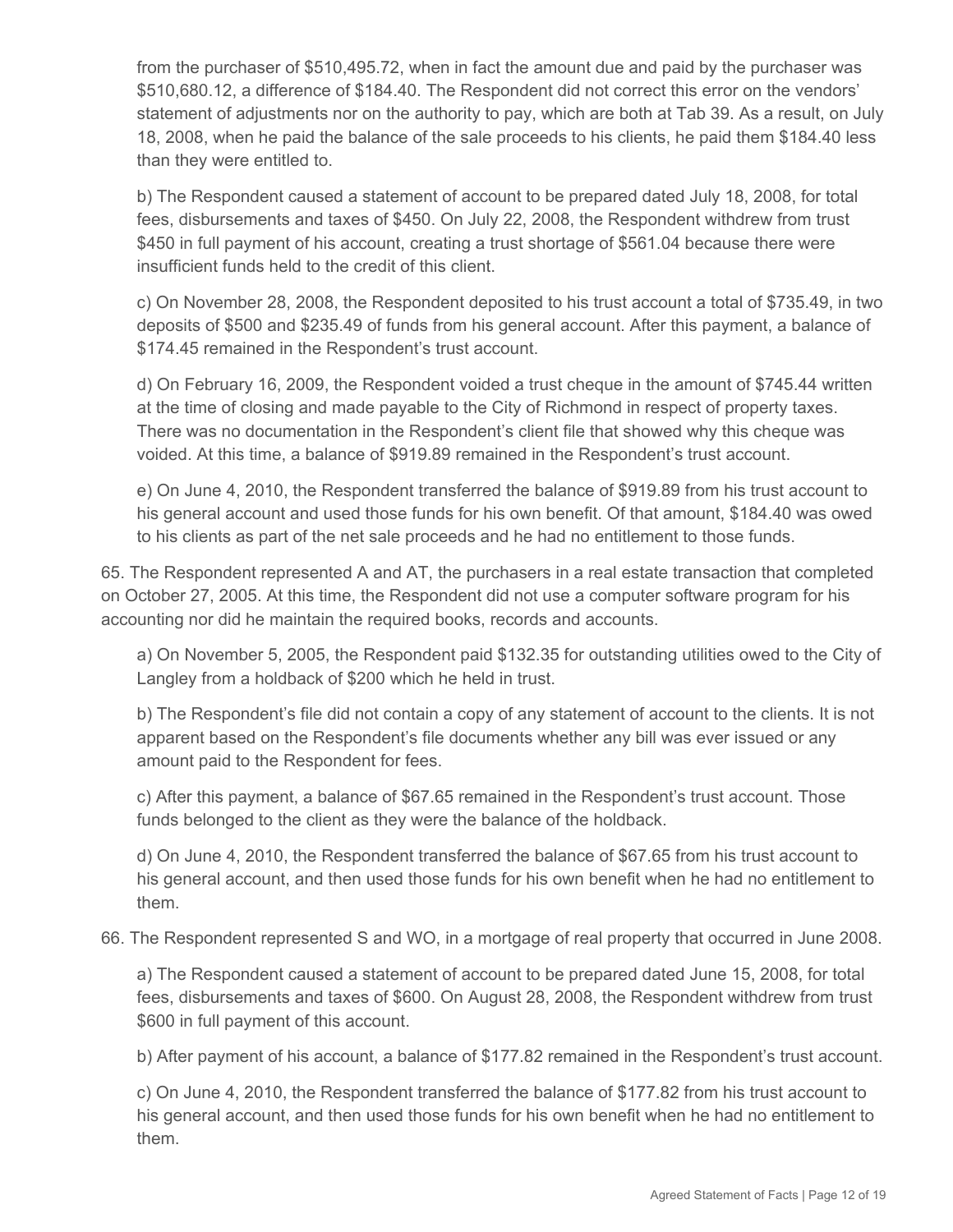67. The Respondent also represented S and WO as vendors in a real estate transaction that completed on July 18, 2008.

a) The Respondent caused a statement of account to be prepared dated July18, 2008, for total fees, disbursements and taxes of \$500. On July 22, 2008, the Respondent withdrew from trust \$500 in full payment of his account.

b) On August 7, 2008, the Respondent transferred \$232.06 to another file for these clients in respect of their purchase of real property. A balance of \$39.27 remained in the Respondent's trust account.

c) On June 4, 2010, the Respondent transferred the balance of \$39.27 from his trust account to his general account, and then used those funds for his own benefit when he had no entitlement to them.

68. The Respondent admits Allegation #10 that on June 4, 2010, he misappropriated funds of \$469.14 on four different client matters and that his conduct is professional misconduct.

### **Allegation #11 – Misappropriation on June 23, 2010**

69. The Respondent represented SL in a mortgage of real property that occurred in June 2010.

70. On June 23, 2010, the Respondent received mortgage proceeds of \$100,000 which he deposited to trust. The same day, he recorded on his client trust ledger a transfer of \$99,058.08 to another file for this client in respect of the purchase of real property. After this transfer, the client ledger showed a balance of \$941.92 in trust on this matter.

71. The Respondent caused a statement of account to be prepared dated June 23, 2010, for total fees, disbursements and taxes of \$450.00.

72. On June 23, 2010, the Respondent transferred the balance of \$941.92 from his trust account to his general account, and then used those funds for his own benefit. He was not entitled to \$491.92 of those funds.

73. The Respondent admits Allegation #11 that on June 23, 2010, he misappropriated client funds of \$491.92 and that his conduct is professional misconduct.

#### **Allegation #12 – Misappropriation on June 24, 2010**

74. The Respondent represented ZN and LW, vendors in a real estate transaction that completed on June 24, 2010.

75. The Respondent caused a statement of account to be prepared dated June 24, 2010, for total fees, disbursements and taxes of \$500.

76. On June 24, 2010, the Respondent transferred \$550 from his trust account to his general account in purported payment of the account of \$500, and then used those funds for his own benefit. The Respondent had no entitlement to \$50 of those funds.

77. The Respondent admits Allegation #12 that on June 24, 2010, he misappropriated client funds of \$50 and that his conduct is professional misconduct.

#### **Allegation #13 – Misappropriation on July 9, 2010**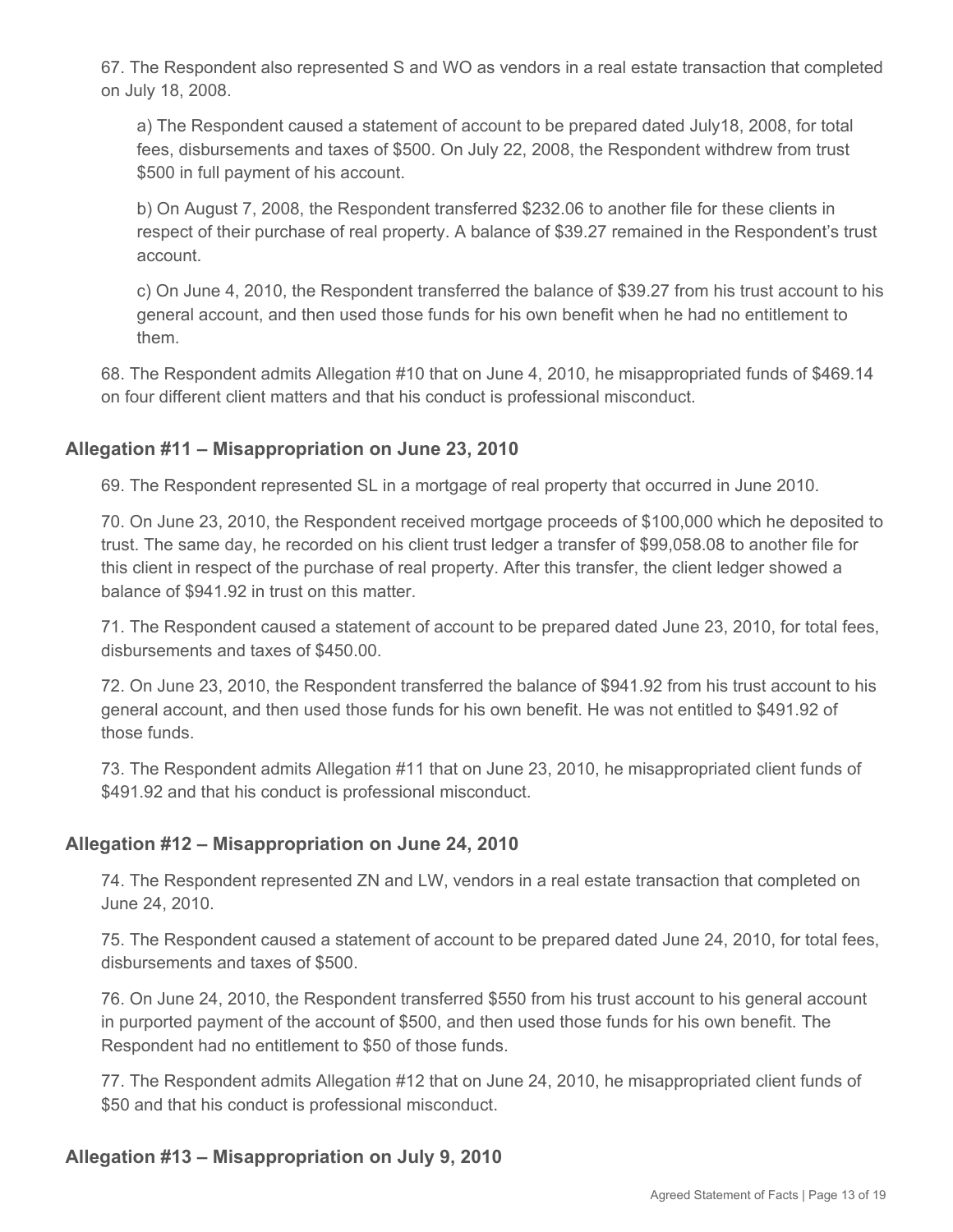78. The Respondent represented JF in a mortgage refinancing of real property that occurred in July 2010.

79. The Respondent prepared an authority to pay which stated that he required \$16,856.64 from the client in order to complete this transaction, based on a payout of the G Corp. mortgage in the amount of \$185,825.42. However, the amount required to pay out this mortgage was \$175.47 less, and the Respondent paid that lesser amount to G Corp. on July 9, 2010. The Respondent therefore obtained from his client \$175.47 more than he required to complete the transaction.

80. After these payments, a balance of \$875.47 remained in the Respondent's trust account.

81. The Respondent caused a statement of account to be prepared dated July 9, 2010, for total fees, disbursements and taxes of \$700.

82. On July 9, 2010, the Respondent transferred the balance of \$875.47 from his trust account to his general account, and then used those funds for his own benefit. He was not entitled to \$175.47 of those funds.

83. The Respondent admits Allegation #13 that on July 9, 2010, he misappropriated client funds of \$175.47 and that his conduct is professional misconduct.

# **Allegation # 14 – Misappropriation on December 8, 2008**

84. The Respondent represented A and NF, purchasers in a real estate transaction that completed on April 4, 2007.

85. The Respondent caused to be prepared a statement of adjustments for the purchasers, which showed a balance required to complete of \$366,779.39, which did not credit to the purchasers the vendor's portion of the 2007 property taxes estimated at \$543.36. The Respondent therefore obtained from his clients \$543.36 more than was required to complete the purchase. The clients paid a total of \$366,991.50 to the Respondent in trust, which was \$212.11 more than the amount the Respondent advised them was required to complete. The Respondent therefore obtained from his clients \$755.47 more than was required to complete the purchase.

86. The Respondent caused a statement of account to be prepared dated April 4, 2007, for total fees, disbursements and taxes of \$650.

87. On August 17, 2007, the Respondent withdrew from trust \$584.35 in payment of his account, which left a balance owing of \$0.45, as a disbursements of \$65.20 for Land Title and Survey Authority registration fees had been paid from trust on April 4, 2007.

88. After payment of his account, a balance of \$755.92 remained in the Respondent's trust account.

89. On December 8, 2008, the Respondent transferred the balance of \$755.92 from his trust account to his general account, and then used those funds for his own benefit. He was not entitled to \$755.47 of those funds.

90. The Respondent admits Allegation #14 that on December 8, 2008, he misappropriated client funds of \$755.47 and that his conduct is professional misconduct.

# **Allegation #15 – Misappropriation from Clients RH and DM**

91. The Respondent represented RH and DM, the purchasers in a real estate transaction that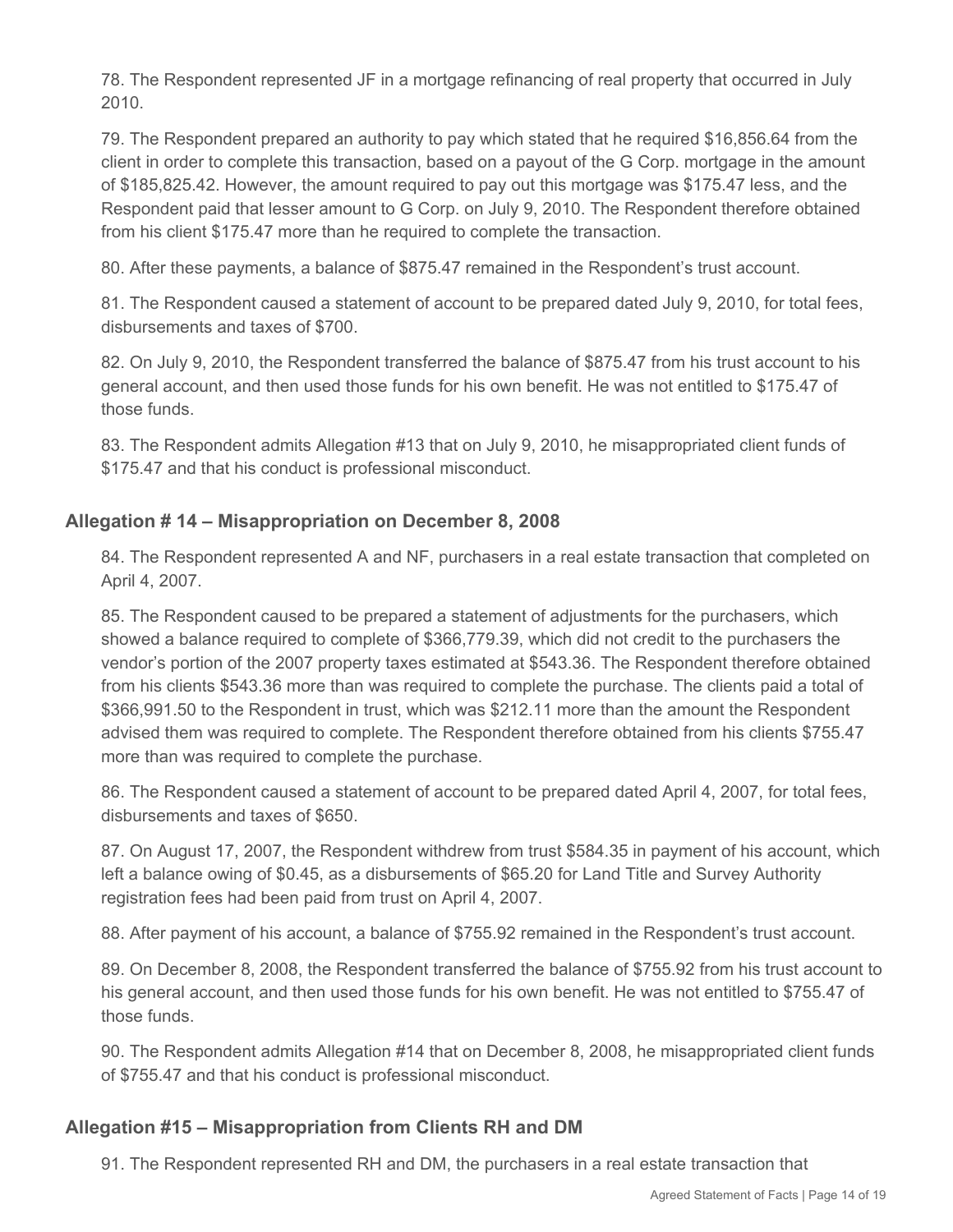completed on January 22, 2007.

92. The Respondent caused a statement of account to be prepared dated January 22, 2007, for total fees, disbursements and taxes of \$750.

93. On and after completion, the Respondent withdrew from trust:

a) \$130.40 on January 22, 2007 to pay a disbursement owing to the Land Title and Survey Authority for registration fees;

b) \$15.90 on January 22, 2007 to pay a disbursement owing to C Management for a Form F fee; and

c) \$35 on January 23, 2007 to pay a disbursement owing to B Services for the insurance binder.

94. The statement of account included in the total of \$750, disbursements of \$130.40 to pay the Land Title Office fees, \$15.90 for the Form F and \$35 for the insurance binder.

95. On June 1, 2007, the Respondent transferred \$568.70 from his trust account to his general account in full payment of his account of \$750.

96. On September 18, 2007, the Respondent withdrew from trust \$50 purportedly in payment of the fee for the insurance binder, which had previously been paid by a withdrawal from trust on January 23, 2007. After this payment, a balance of \$361.93 remained in the Respondent's trust account.

97. On December 10, 2008, the Respondent transferred the balance of \$361.93 from his trust account to his general account, and then used those funds for his own benefit when he had no entitlement to them.

98. The Respondent admits Allegation #15 that in two withdrawals on September 18, 2007 and December 10, 2008 he misappropriated client funds totalling \$411.93 and that his conduct is professional misconduct.

## **Allegation #16 – Misappropriation from Client XL**

99. The Respondent represented XL, the vendor in a real estate transaction that completed on January 18, 2007.

100. The Respondent caused a statement of account to be prepared dated January 18, 2007, for total fees, disbursements and taxes of \$450. The statement of account included a disbursement of \$27.30 for registration fees paid to the Land Title and Survey Authority. The Respondent paid this disbursement on March 8, 2007 by a withdrawal of \$27.15.

101. On June 1, 2007, the Respondent withdrew from trust \$422.85 in full payment of his account. After payment of his account, a balance of \$5,358.46 remained in the Respondent's trust account.

102. On March 14, 2008, the Respondent withdrew from trust \$422.85 purportedly to pay his account, and then used those funds for his own benefit when he had no entitlement to them.

103. On April 23, 2009, the Respondent transferred the balance of \$4,935.61 from his trust account to his general account, and then used those funds for his own benefit when he had no entitlement to them.

104. The client trust ledger incorrectly recorded the withdrawal of funds from trust on April 23, 2009 as being in the amount of \$4,953.61, rather than \$4,935.61, which created a trust shortage of \$18. On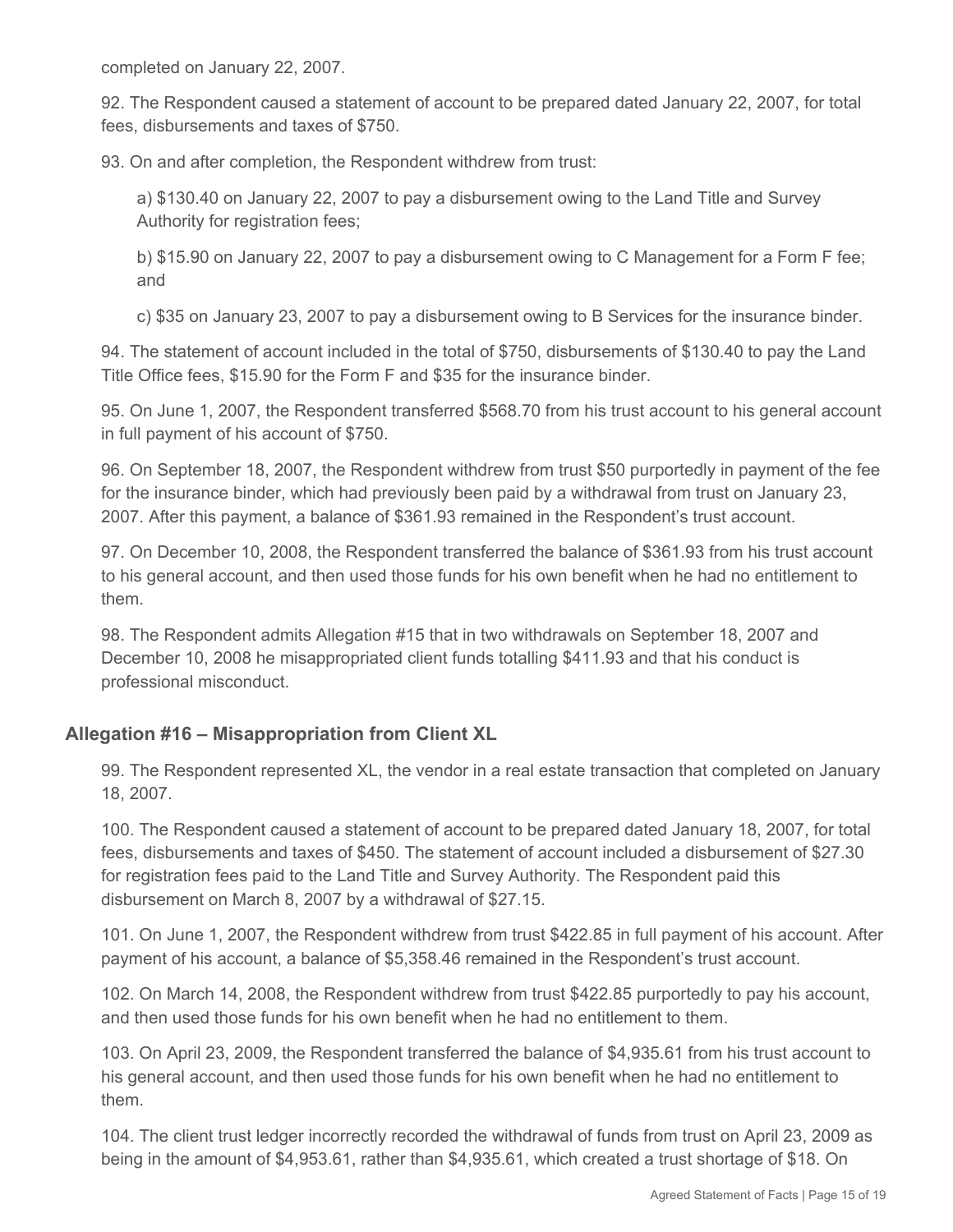November 30, 2009, the Respondent eliminated that shortage by transferring \$18 from his general account to his trust account.

105. These funds of \$4,935.61 were part of the purchase price and belonged to the client, but were not paid to the client because the authority to pay incorrectly calculated the balance payable to the clients as \$40,974.66, rather than \$46,345.34.

106. The Respondent admits Allegation #16 that he misappropriated client funds of \$5,358.46 and that his conduct is professional misconduct.

### **Allegations #17 and #18 – Trust Shortages**

107. In 167 instances at various times between 2007 and 2010, the Respondent failed to maintain sufficient funds on deposit on each pooled trust account to meet his obligations with respect to funds held in trust for his clients, contrary to Rule 3-55.

108. The Respondent admits Allegation #17 and that his conduct is professional misconduct.

109. The Respondent further admits that when he discovered each of the 29 trust shortages over \$2,500:

a) he did not immediately pay enough funds into his trust account to eliminate the shortage; and

b) he did not make any written report to the Executive Director of the Law Society,

contrary to Rule 3-66.

110. The Respondent admits Allegation #18 and that his conduct is professional misconduct.

#### **Allegation #19 – Breach of Undertaking on RL Purchase**

111. The Respondent represented RL, the purchaser in a real estate transaction that completed on February 23, 2007. The property purchased by the Respondent's client was a strata property, so a Form F was required for completion of the transaction.

112. On February 20, 2007, the Respondent sent a fax to F Management to request a Form F certificate. F Management was the manager for the strata corporation.

113. On February 22, 2007, the Respondent spoke by telephone with a representative of F Management, following which he sent a fax to F Management, in which he wrote:

As per our telephone conversation, I confirm that I undertake to pay you, upon completion of the purchase, outstanding strata fees of \$942.22. I trust that you will find this satisfactory.

114. The Respondent then sent another fax on the same day to F Management, in which he wrote:

Further to my previous fax, I confirm that I undertake to pay you, upon completion of the purchase, outstanding strata fees of \$974.22 as well as special assessment fo [sic] \$339.12. I trust you will find this satisfactory.

115. The Respondent gave this undertaking to pay a total of \$1,313.34 and was bound by it.

116. On February 22, 2007, F Management delivered a Form F to the Respondent.

117. The Respondent admits that he breached this undertaking by failing to pay any funds to F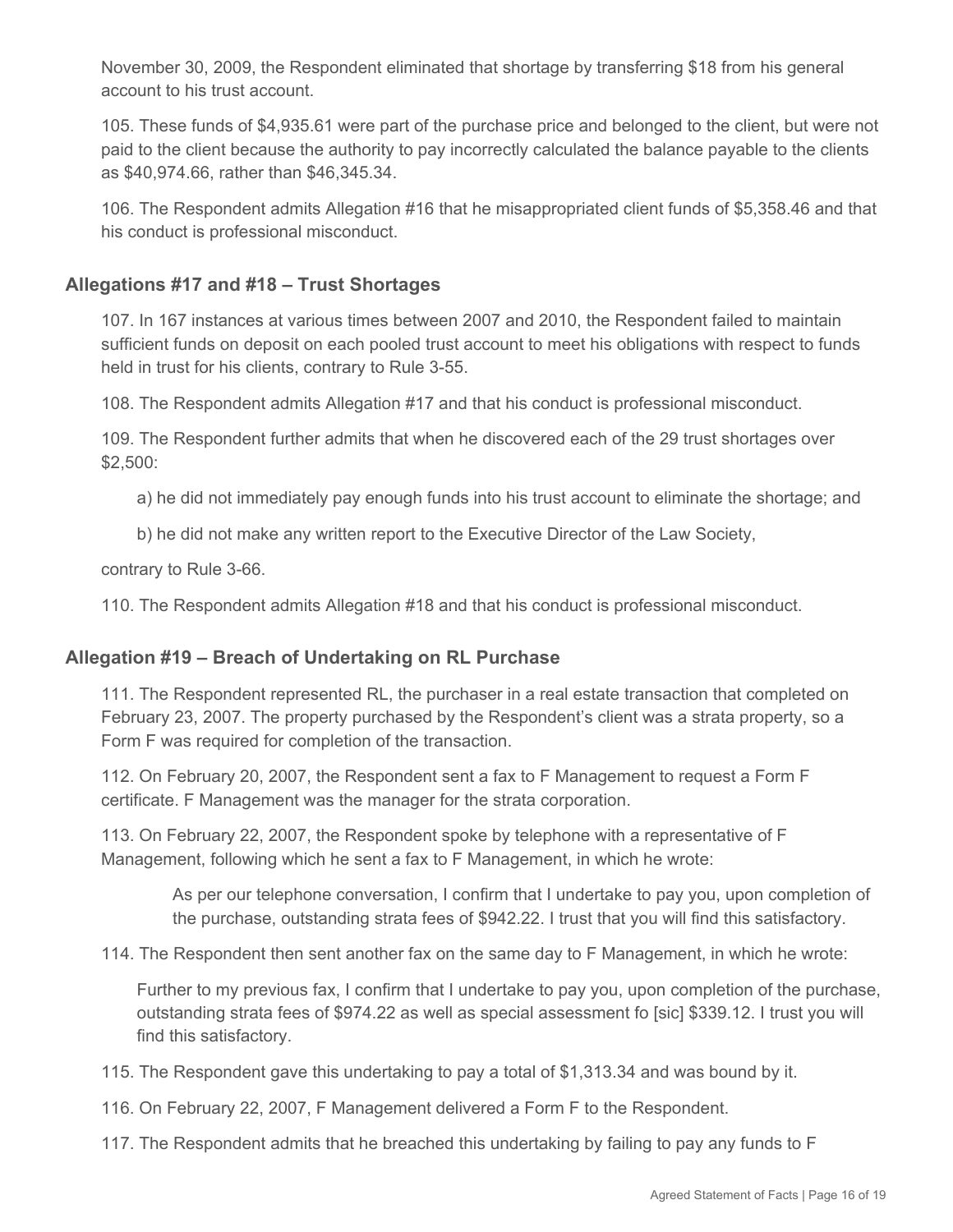Management upon completion or at any time prior to March 31, 2011, when he ceased to practise. The Respondent received funds from his client to pay this amount of \$1,313.34 in or about February 2007. On or about December 18, 2008, he withdrew the funds from trust and used them for his own benefit as set out in paragraph 51.

118. The Respondent admits Allegation #19 and that his conduct in breaching the undertaking is professional misconduct.

# **Allegation #20 – Breach of Undertaking on KS and WW Purchase**

119. The Respondent represented KS and WW, the purchasers in a real estate transaction that completed on November 20, 2006. The property purchased by the Respondent's client was a strata property, so a Form F was required for completion of the transaction.

120. On or about November 7, 2006, the Respondent requested a Form F certificate from D Realty, the manager for the strata corporation.

121. On November 14, 2006, D Realty sent by fax an invoice charging \$15 for the Form F certificate and a \$75 "rush" fee, which, with tax, was a total of \$95.41. This invoice (the "Invoice") contained the following statements:

Undertaking for Payment

Please note: In order to process your documents accordingly, this undertaking needs to be signed and faxed back!

...

Please holdback Nov/06 Strata Fee subject to PAP clearing Nov. 21/06.

Please sign below: as your undertaking to pay the above fees on completed date of November 20, 2006 and fax back to 604-270-8446.

[Emphasis in original]

122. On November 14, 2006, the Respondent accepted this undertaking to pay \$95.40, to holdback \$190.13 and to pay a move in/out fee of \$50 by signing the Invoice and returning it by fax to D Realty and the Respondent was bound by it. T

123. On November 17, 2006, D Realty provided the Form F certificate to the Respondent.

124. The Respondent admits that he breached this undertaking by failing to pay any funds to D Realty upon completion or at any time prior to March 31, 2011, when he ceased to practise. The Respondent received funds from his client in or about November 2006. The Respondent withdrew funds from trust and used them for his own benefit as set out in paragraphs 44 and 55.

125. The Respondent admits Allegation #20 and that his conduct in breaching the undertaking is professional misconduct.

# **Allegation #21 – Breach of Undertaking on JY Purchase**

126. The Respondent represented JY, the purchaser in a real estate transaction that completed on May 31, 2007. The property purchased by the Respondent's client was a strata property managed by C Management. A Form F was required for completion of the transaction.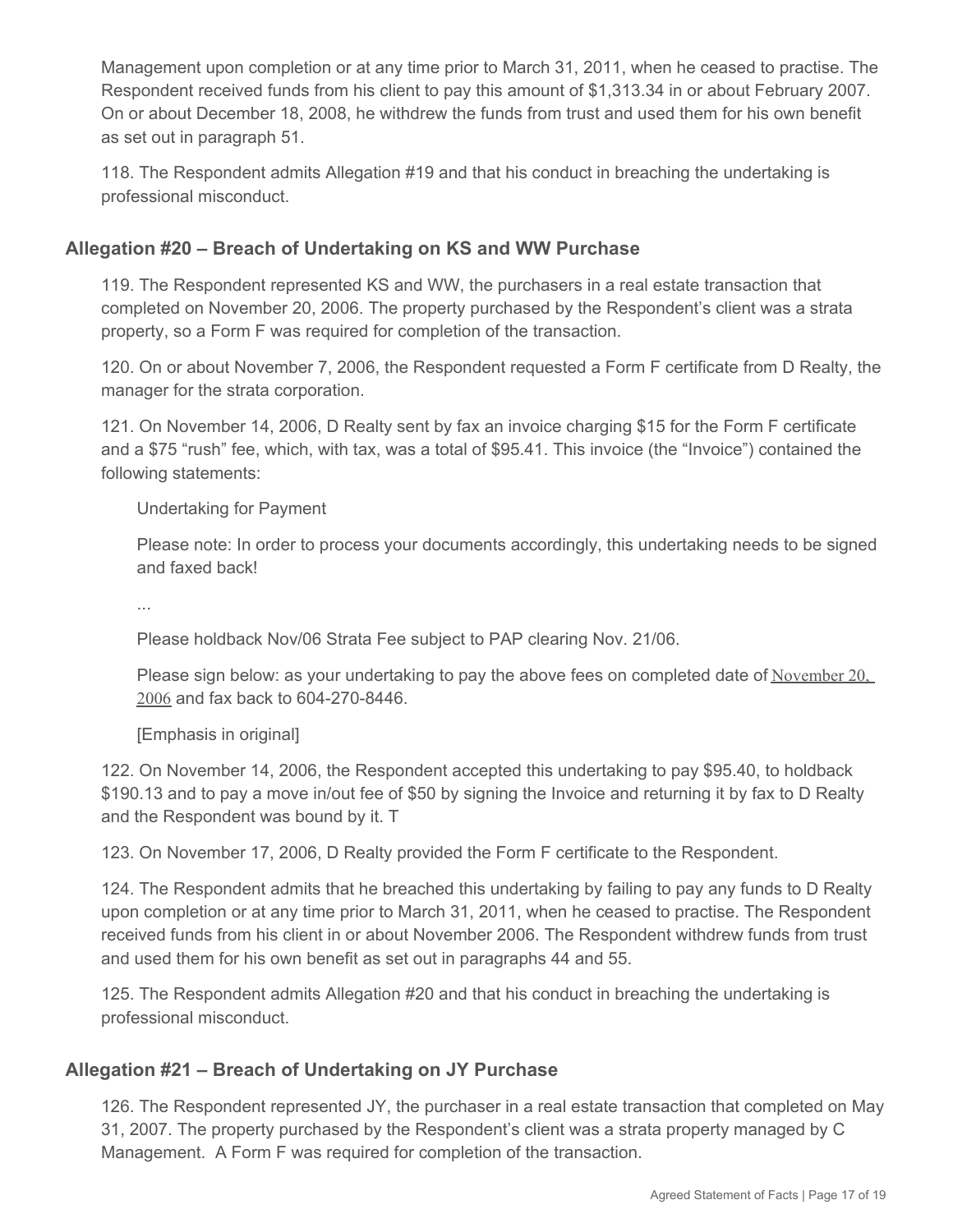127. On May 30, 2007, the Respondent sent to C Management an application for a Form F certificate.

128. On May 30, 2007, C Management faxed this application back to the Respondent requesting his undertaking to pay \$146.05 "for release of forms".

129. On June 13, 2007, the Respondent sent a fax to C Management in which he wrote:

I confirm that I undertake to pay to you, upon completion of the purchase, \$146.05 July strata fees. I trust hat [sic] you will find this satisfactory and thank you for your assistance in this matter.

130. The Respondent gave this undertaking and was bound by it.

131. The Respondent admits that he breached this undertaking by failing to pay any funds to C Management upon completion or at any time prior to March 31, 2011, when he ceased to practise. The Respondent received funds from his client to pay this amount of \$146.05 in or about May 2007. In August 2007 and February 2009 the Respondent withdrew the funds from trust and used them for his own benefit as set out in paragraph 56.

132. The Respondent admits Allegation #21 and that his conduct in breaching the undertaking is professional misconduct.

### **Allegation #22 – Breach of Undertaking on JS Purchase**

133. The Respondent represented JS, the purchaser in a real estate transaction that completed on July 13, 2007.

134. The addendum to the contract of purchase and sale in respect of this transaction stipulated that:

If a special levy has been proposed by way of a notice for an annual, special or general meeting, a portion of the Purchase Price in the amount of \$5,000 will be heldback ("Holdback") by the lawyer or notary public acting for the Buyer until Dec 31, 2008 (the "End Date"). The lawyer or notary public acting for the Buyer will pay to the Strata Corporation out of the Holdback, any special levies or similar levies charged by the Strata Corporation that are passed before the End Date. On the first business day after the End Date, the lawyer or notary public acting for the Buyer will pay any remaining balance of the Holdback to the Seller.

The Respondent was aware of this undertaking, accepted it by agreeing to represent his client and was bound by it.

135. The property purchased by the Respondent's client was a strata property managed by S Inc. A Form F was required for completion of the transaction.

136. On June 28, 2007, the Respondent sent by fax to S Inc. a request for a Form F certificate. S Inc. responded in a letter sent by fax requesting an undertaking to hold back the July maintenance fee of \$271.61.

137. On July 4, 2007, the Respondent sent a fax to S Inc. in which he wrote:

I confirm that I undertake to pay to you, upon completion of the purchase:

1. \$271.61 payment of July Strata fee.

I trust that you will find this satisfactory.

138. The Respondent gave this undertaking and was bound by it.